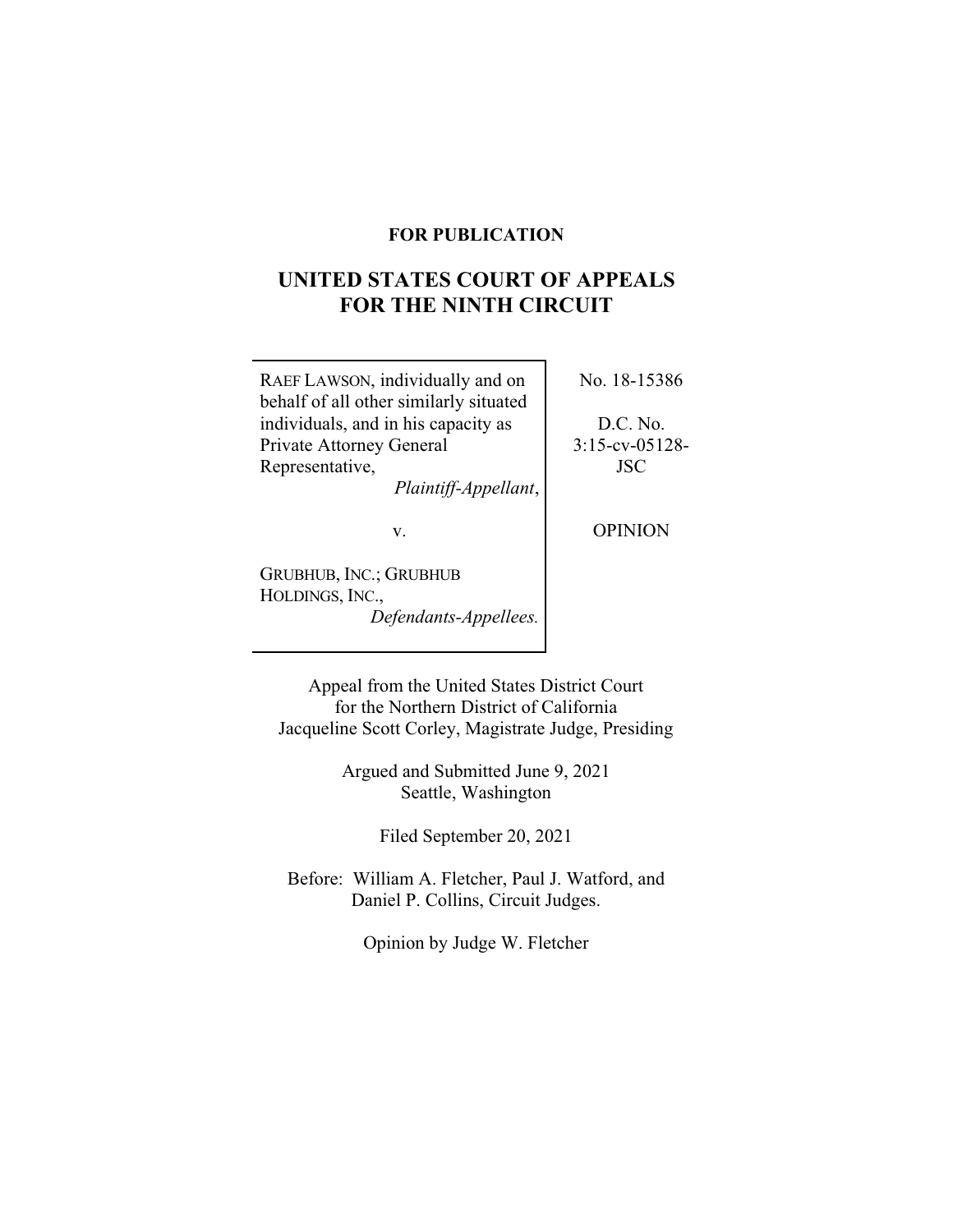# **SUMMARY\***

## **Class Certification / Employment Law**

The panel affirmed the district court's denial of class certification, vacated the judgment for Grubhub, Inc. on the minimum wage, overtime, and expense reimbursement claims, and remanded for further proceedings in a diversity action brought by a plaintiff food delivery driver for Grubhub.

Grubhub classified the plaintiff as an independent contractor rather than as an employee. The plaintiff alleged he was misclassified, alleged violations of the California Labor Code, and sought to represent a class of similarly situated delivery drivers in California.

The panel held the district court properly denied certification to plaintiff's proposed class of delivery drivers in California. All members of plaintiff's putative class – except plaintiff and one other – signed agreements waiving their right to participate in a class action. Plaintiff could not satisfy the requirement in Fed. R. Civ. P. 23(a) because he is neither typical of the class nor an adequate representative, and because the proceedings would be unlikely to generate common answers. Plaintiff adduced no facts in addition to those already considered by the district court that would change the analysis as to class certification.

**<sup>\*</sup>** This summary constitutes no part of the opinion of the court. It has been prepared by court staff for the convenience of the reader.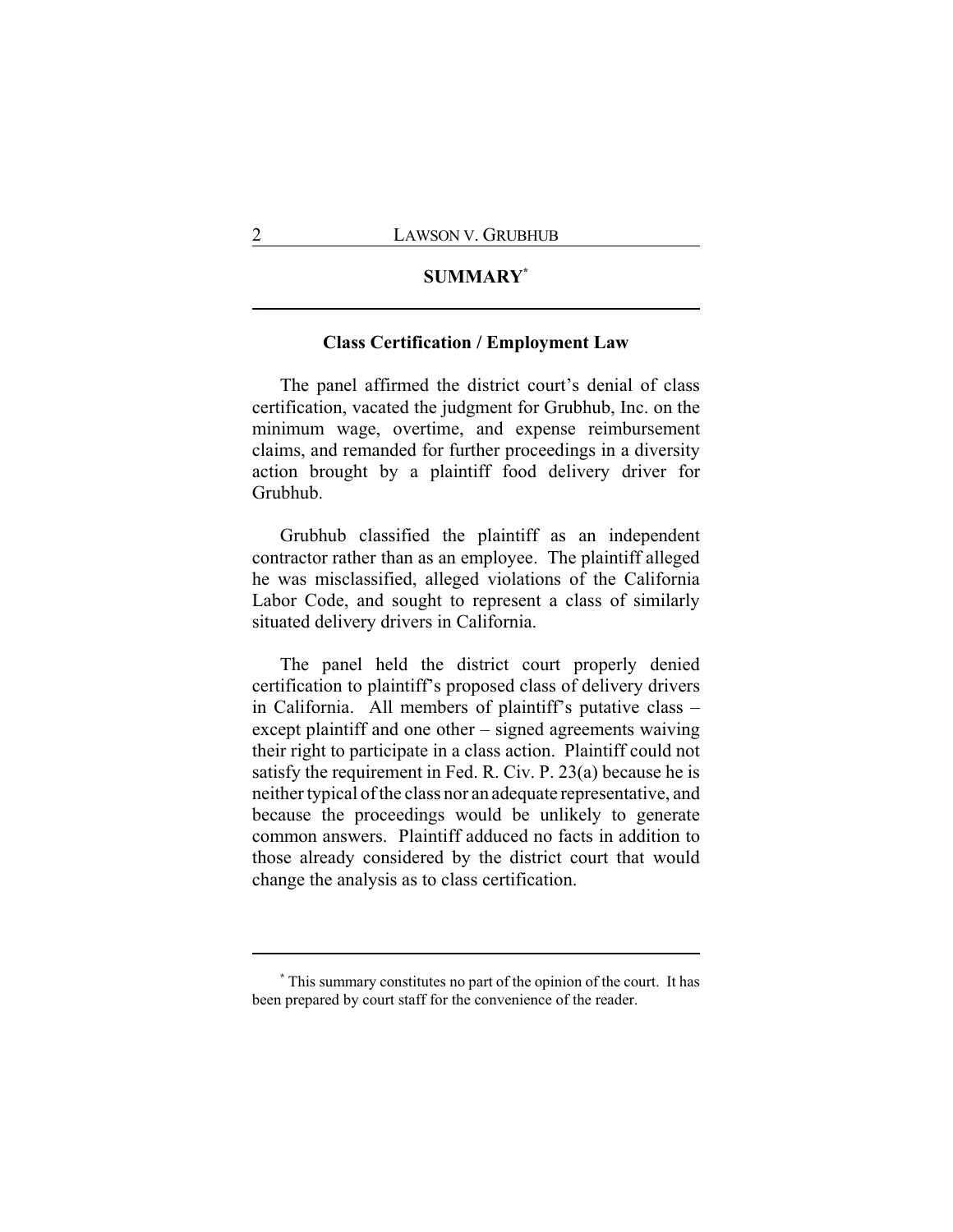In *Dynamex Operations W., Inc. v. Superior Court*, 416 P.3d 1, 33–40 (Cal. 2018), the California Supreme Court adopted an "ABC test" for classification of workers raising claims rooted in California wage orders. In *Vazquez v. Jan-Pro Franchising International, Inc.*, 478 P.3d 1207 (Cal. 2021), the California Supreme Court held that the ABC test applied retroactively to claims rooted in wage orders. The panel rejected Grubhub's contention that California Proposition 22 "abated" the application of its ABC test to plaintiff's pending claims.

There is no dispute that plaintiff's minimum wage and overtime claims are rooted in wage orders. Because the district court rendered its judgment before the California Supreme Court decided *Dynamex*, it had no occasion to apply the ABC test to plaintiff's claims. The panel remanded to the district court to apply the ABC test in the first instance.

The California Supreme Court in *Dynamex* did not consider whether expense reimbursement claims under Cal. Labor Code § 2802 were subject to the ABC test. The panel remanded for the district court to decide in the first instance whether the ABC test applied to plaintiff's expense reimbursement claim.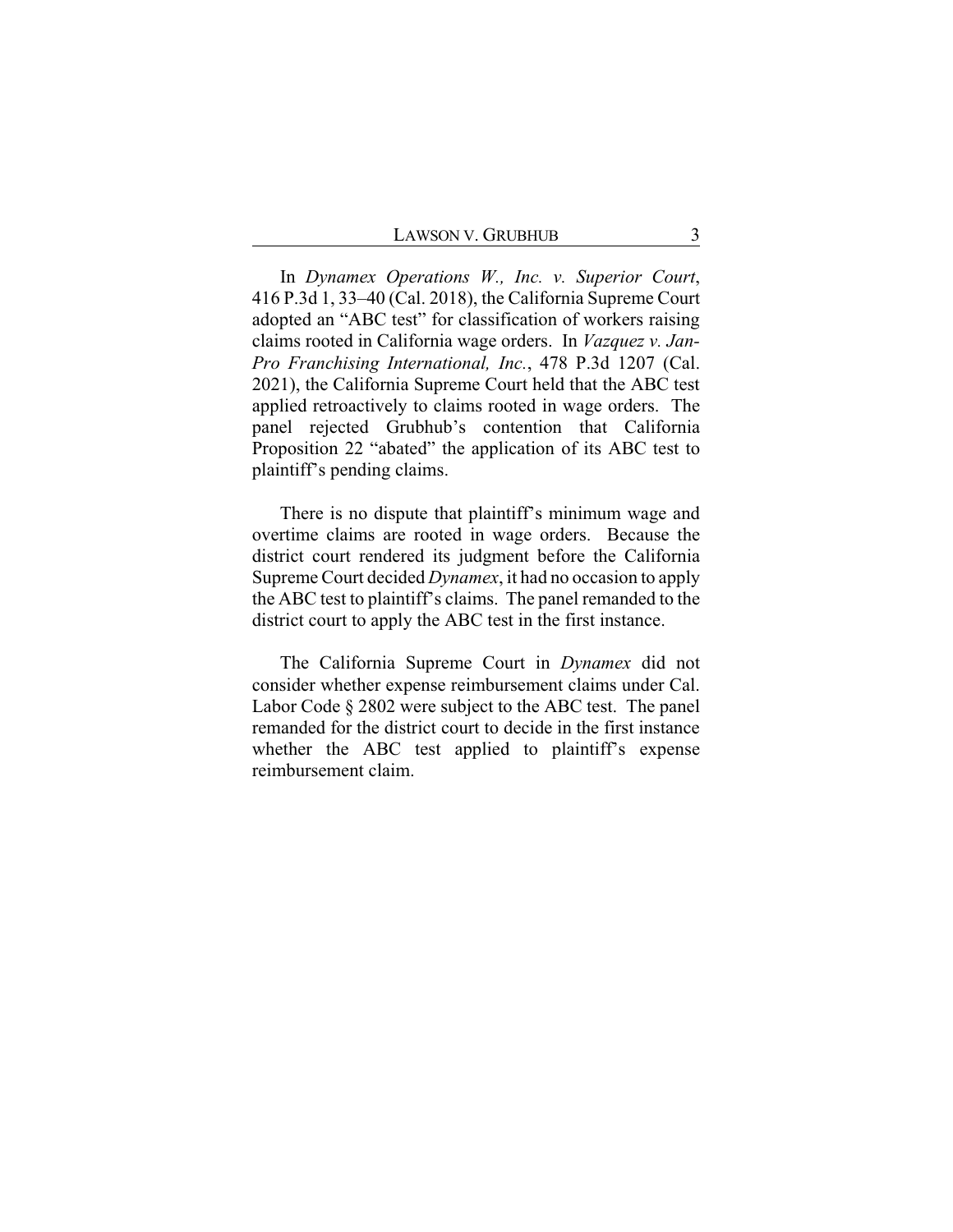## **COUNSEL**

Shannon Liss-Riordan (argued) and Thomas Fowler, Lichten & Liss Riordan P.C., Boston, Massachusetts, for Plaintiff-Appellant.

Theane Evangelis (argued), Theodore J. Boutrous Jr., Dhananjay S. Manthripragada, Brandon J. Stoker, and Samuel Eckman, Gibson Dunn & Crutcher LLP, Los Angeles, California; Michele L. Maryott, Gibson Dunn & Crutcher LLP, Irvine, California; for Defendants-Appellees.

Adam G. Unikowsky, Jenner & Block LLP, Washington, D.C.; Steven P. Lehotsky and Janet Galeria, U.S. Chamber Litigation Center, Washington, D.C.; for Amicus Curiae Chamber of Commerce of the United States of America.

Bradley A. Benbrook and Stephen M. Duvernay, Benbrook Law Group PC, Sacramento, California; Luke A. Wake, NFIB Small Business Legal Center, Sacramento, California; Fred J. Hiestand, General Counsel, Civil Justice Association of California, Sacramento, California; for Amici Curiae National Federal of Independent Business Small Business Legal Center and Civil Justice Association of California.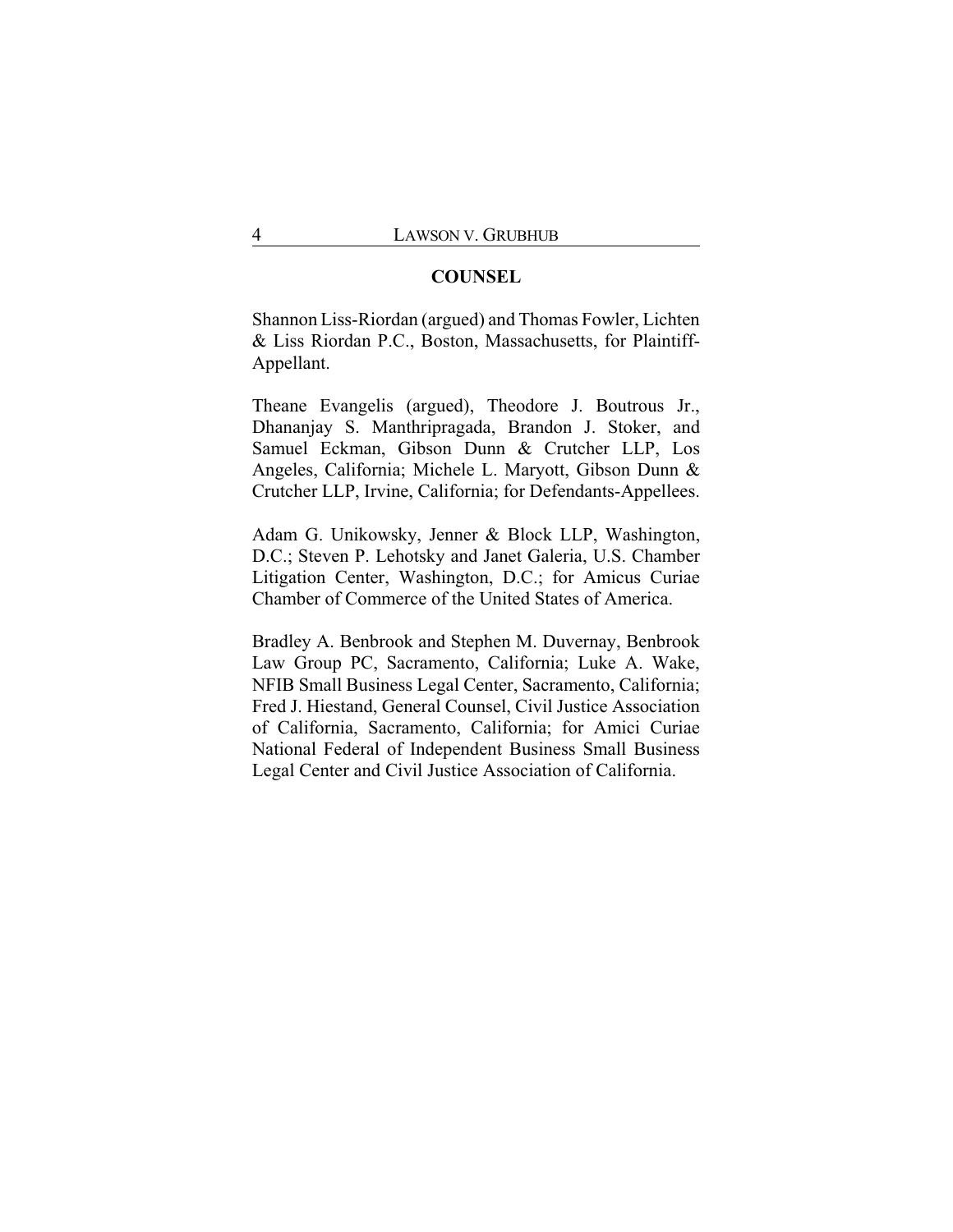#### **OPINION**

#### W. FLETCHER, Circuit Judge:

For four months in late 2015 and early 2016, Raef Lawson worked for Grubhub, Inc. as a food delivery driver in the Los Angeles area. Grubhub classified Lawson as an independent contractor rather than as an employee. Lawson later sued Grubhub, arguing that he had been misclassified. Contending that he had been an employee, he alleged causes of action under the California Labor Code for failing to pay minimum wage and overtime, and failing to reimburse expenses. He sought to represent a class of similarly situated delivery drivers in California, and sought penalties under California's Private Attorneys General Act ("PAGA").

After denying class certification, the district court bifurcated the trial into two parts. The first part addressed whether Lawson was misclassified as an independent contractor. The second part would have addressed whether Grubhub owed PAGA penalties due to misclassification of its drivers in California. After a bench trial on the first part, the district court held that Lawson was properly classified as an independent contractor under *S.G. Borello & Sons, Inc. v. Department of Industrial Relations*, 769 P.2d 399 (Cal. 1989). Because of its holding on the first part, the court did not reach the PAGA penalty issue.

Lawson appealed the denial of class certification and the holding that he was an independent contractor. We stayed his appeal while California law underwent significant changes with respect to the independent contractor/employee classification issue.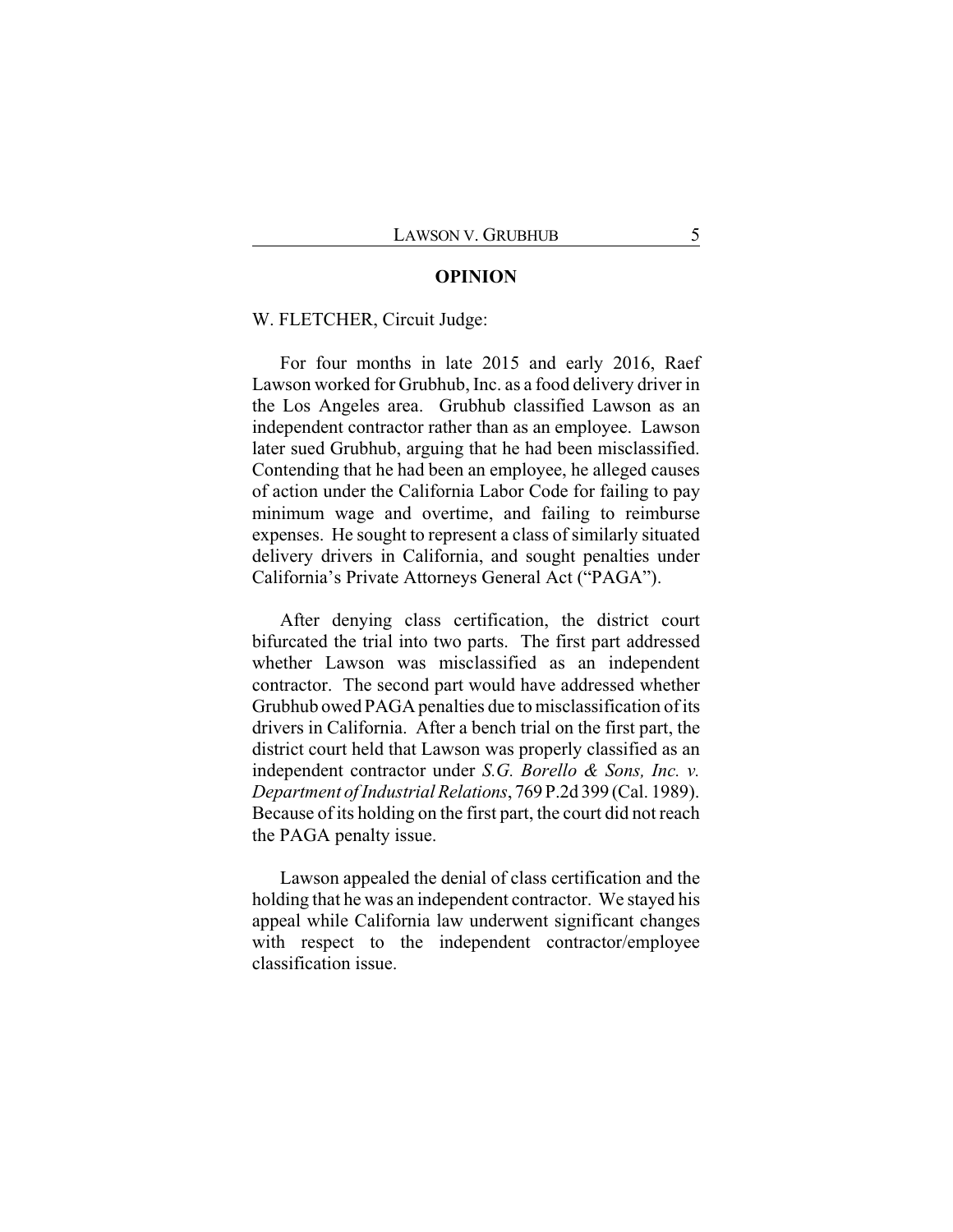We have jurisdiction under 28 U.S.C. § 1291. We affirm the denial of class certification, vacate the judgment for Grubhub on Lawson's minimum wage, overtime, and expense reimbursement claims, and remand for further proceedings.

#### I. Factual Background

We begin with a brief summary of the facts found by the district court. Grubhub, Inc. is an internet food ordering service that allows customers to order from local restaurants. In 2016, Grubhub operated in 250 markets in California and offered delivery services in five of those markets. Grubhub had 4,000 delivery drivers in the state. It classified all of them as independent contractors.

After a customer ordered food through its online platform, Grubhub transmitted the order to the restaurant. Although customers could pick up their own orders, the food was typically delivered either by a restaurant delivery person or by a Grubhub driver. In the five California markets where Grubhub offered delivery services, the majority of customers had their orders delivered by the restaurants. Of the remainder, Grubhub's drivers delivered most of the orders.

Grubhub drivers selected their shifts, or "blocks," on a weekly basis. Blocks lasted between two and five hours and were scheduled around mealtimes. A driver was required to sign up for a full block. When drivers "toggle[d] available" during a scheduled block, the Grubhub app presented them delivery opportunities that they could choose to accept. Grubhub guaranteed a "true up" hourly pay for a given block if a driver accepted a certain high percentage of delivery opportunities offered during that block.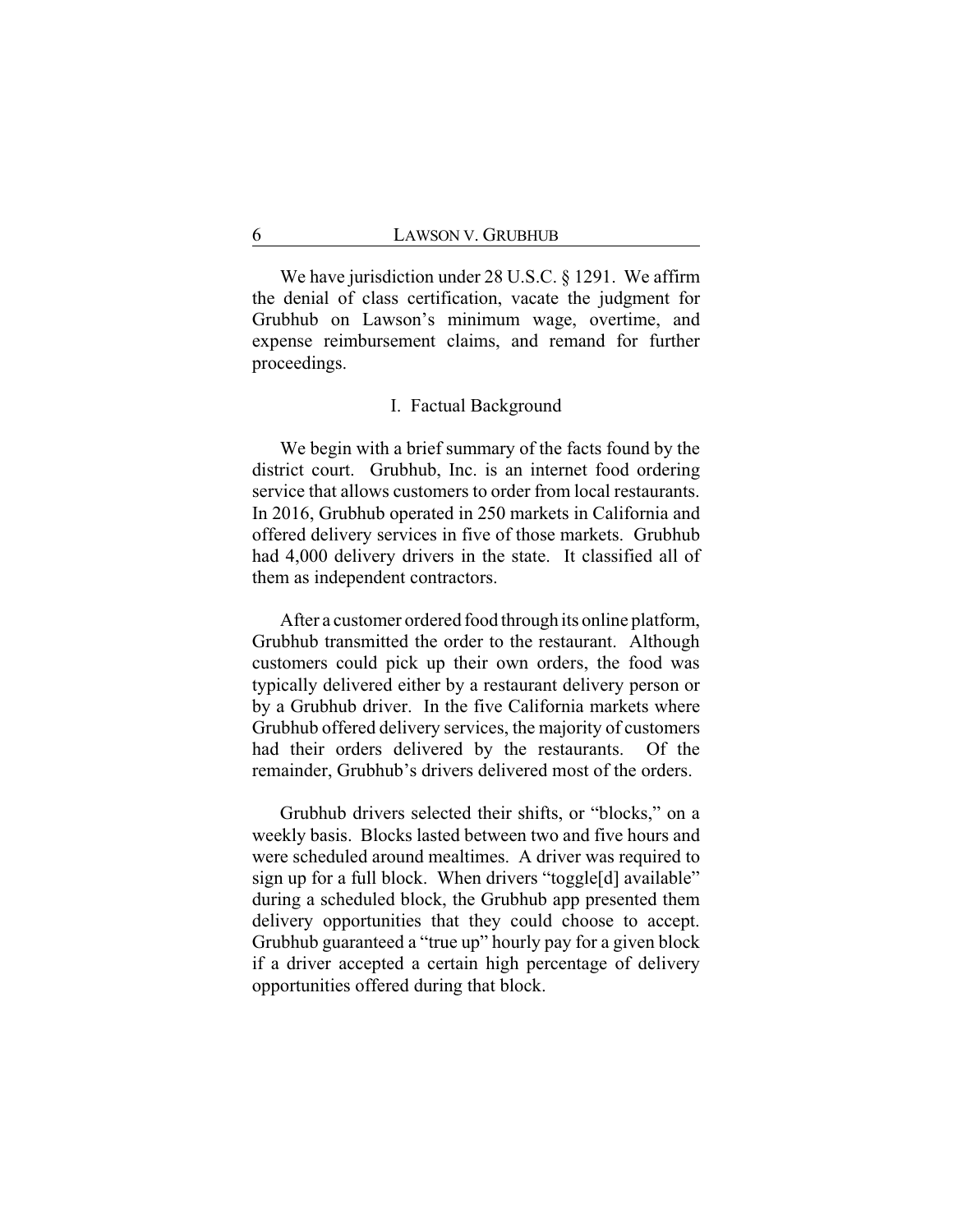Plaintiff Raef Lawson is an aspiring actor, writer, and director in Los Angeles. In August 2015, Lawson signed up to make food deliveries through Grubhub. His contract did not restrict his ability to work for others or require him to be available for a specific amount of time. Lawson signed up for Grubhub blocks on 69 days between October 25, 2015, and February 14, 2016, and he made deliveries on 59 of those days. He was compensated for blocks totaling 35 hours in November, 105 in December, 60 in January, and 43 in the first two weeks of February. Grubhub did not reimburse Lawson for expenses incurred for fuel or for his cell phone.

Lawson sometimes "gamed" the Grubhub app. For example, on some days, he toggled himself available well after the start of his scheduled block. He also sometimes toggled himself available and then turned his cellphone on airplane mode to render it "out of network" so that he would not be scheduled additional deliveries. On other occasions, he accepted a delivery and then contacted the driver hotline to ask for it to be reassigned. During trial, Lawson claimed that he "d[idn't] really recall" having engaged in these practices.

On February 15, 2016, Grubhub terminated its agreement with Lawson because he had not performed delivery services during a high proportion of the delivery blocks for which he had signed up.

#### II. Procedural and Legal Background

In September 2015, Andrew Tan, a Grubhub driver in San Francisco, brought a putative class action against Grubhub in state court under the California Labor Code, as well as a representative action under PAGA. *See* Cal. Lab. Code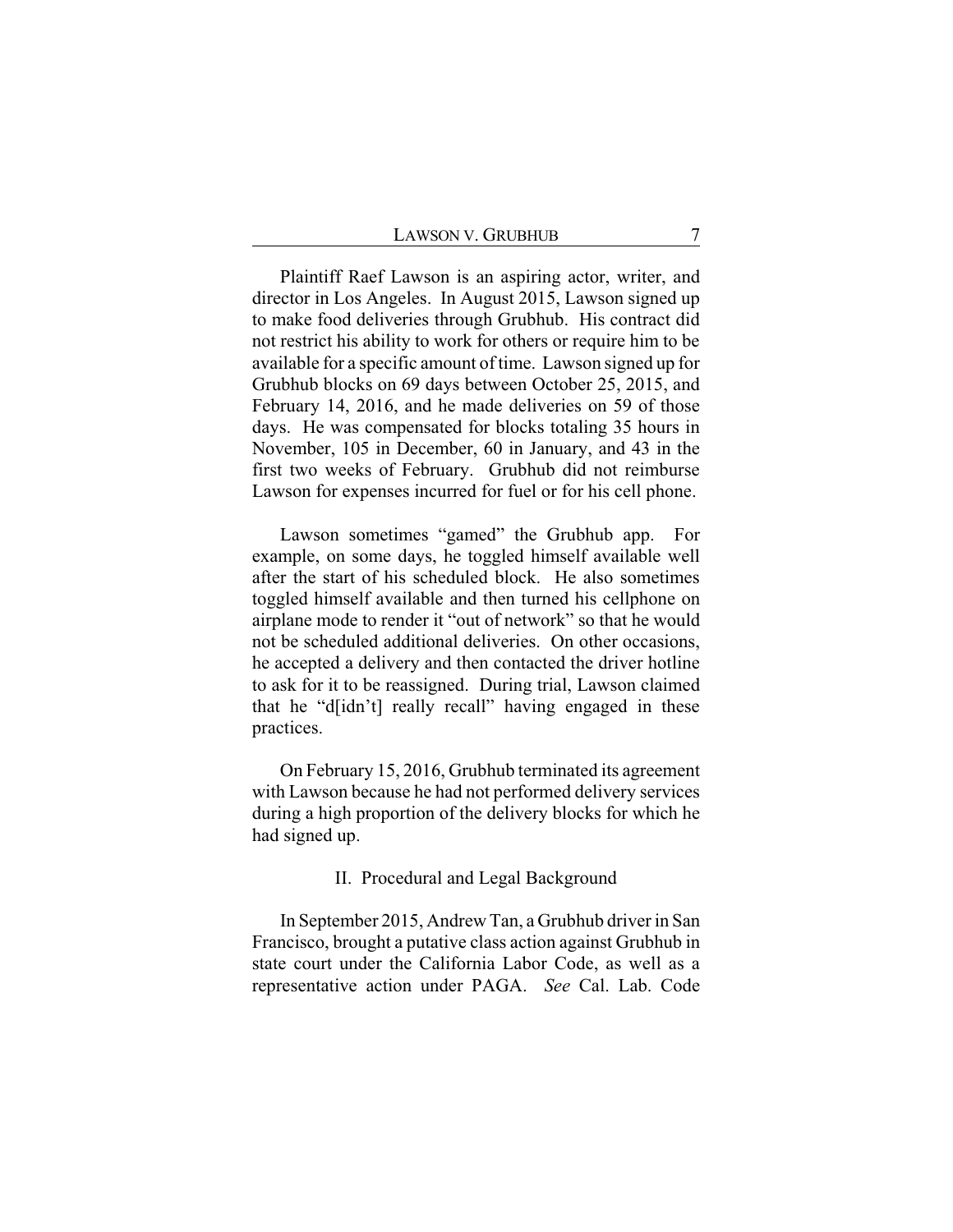§ 2689 *et seq.* Grubhub removed to federal court under the Class Action Fairness Act. *See* 28 U.S.C. § 1332(d)(2). The parties consented to magistrate judge jurisdiction, and Lawson joined as a plaintiff. Lawson alleged that Grubhub failed to pay minimum wage in violation of Labor Code §§ 1194, 1197, failed to pay a time-and-a-half premium for hours worked in excess of forty hours per week or eight hours per day in violation of Labor Code §§ 1194, 1198, 510, and 554, and failed to reimburse for necessary business expenses in violation of Labor Code § 2802.

On a motion by Grubhub, the court denied class certification. It observed that only two of Grubhub's thousands of delivery workers in California—Lawson and one other—had opted out of the arbitration and class action waiver. It held that Lawson did not satisfy the Rule 23(a) requirements because he was atypical and not an adequate representative—that is, he was in a "unique position" and "would be unable to credibly make several procedural unconscionability arguments." Further, commonalitywas not present because the proceedings would not be able to generate common answers. After the class action ruling by the court, Tan dropped out of the suit, leaving Lawson as the sole plaintiff.

The parties stipulated to bifurcate the trial by focusing first on whether Lawson was misclassified, and second on whether Grubhub owes PAGA penalties for having misclassified its California drivers. The court held a bench trial on the classification issue in September 2017.

On February 8, 2018, the district court held that Lawson was properly classified as an independent contractor and granted judgment to Grubhub on all claims. *See Lawson v.*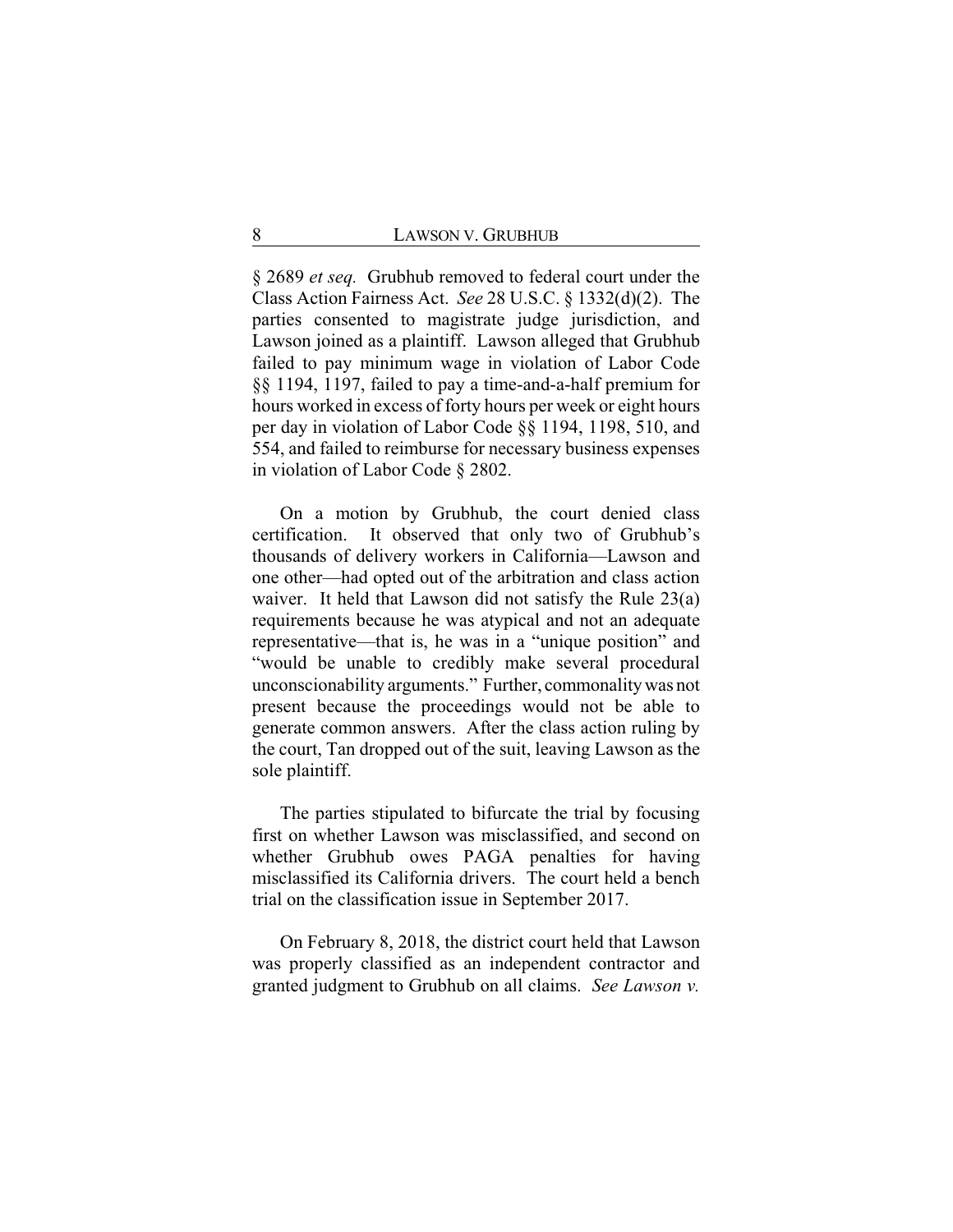*Grubhub, Inc.*, 302 F. Supp. 3d 1071 (N.D. Cal. 2018). The court applied the multi-factor test set out by the California Supreme Court in *Borello*. The court noted that some of the secondary *Borello* factors, including whether Lawson's work was "part of Grubhub's regular business," "favor[ed] an employment relationship." But the primary *Borello* factor—the hiring entity's "right to control" the work—"weigh[ed] strongly" in favor of independent contractor status because Grubhub did not control the manner and means by which Lawson performed his food deliveries. Because Lawson was an independent contractor, he was not an "aggrieved employee" and could not pursue his PAGA claims. Lawson timely appealed.

Three months later, the California Supreme Court adopted the so-called ABC test for classification of workers raising claims rooted in California wage orders, such as minimum wage and overtime claims. *See Dynamex Operations W., Inc. v. Superior Court*, 416 P.3d 1, 33–40 (Cal. 2018). Unlike the *Borello* test, the ABC test puts the burden on the hiring entity to show that its worker is not an employee. The hiring entity must establish all three of the following: (A) that the worker is free from the control and direction of the hiring entity in performance of the work; (B) that the worker performs work that is outside the usual course of the hiring entity's business; and (C) that the worker is customarily engaged in an independently established business of the same nature as the work performed. *Id.* at 35.

In September 2019, a panel of this court certified to the California Supreme Court the question whether *Dynamex* applies retroactively. *Vazquez v. Jan-Pro Franchising Int'l, Inc.*, 939 F.3d 1045, 1049 (9th Cir. 2019). We stayed this appeal pending receipt of the answer.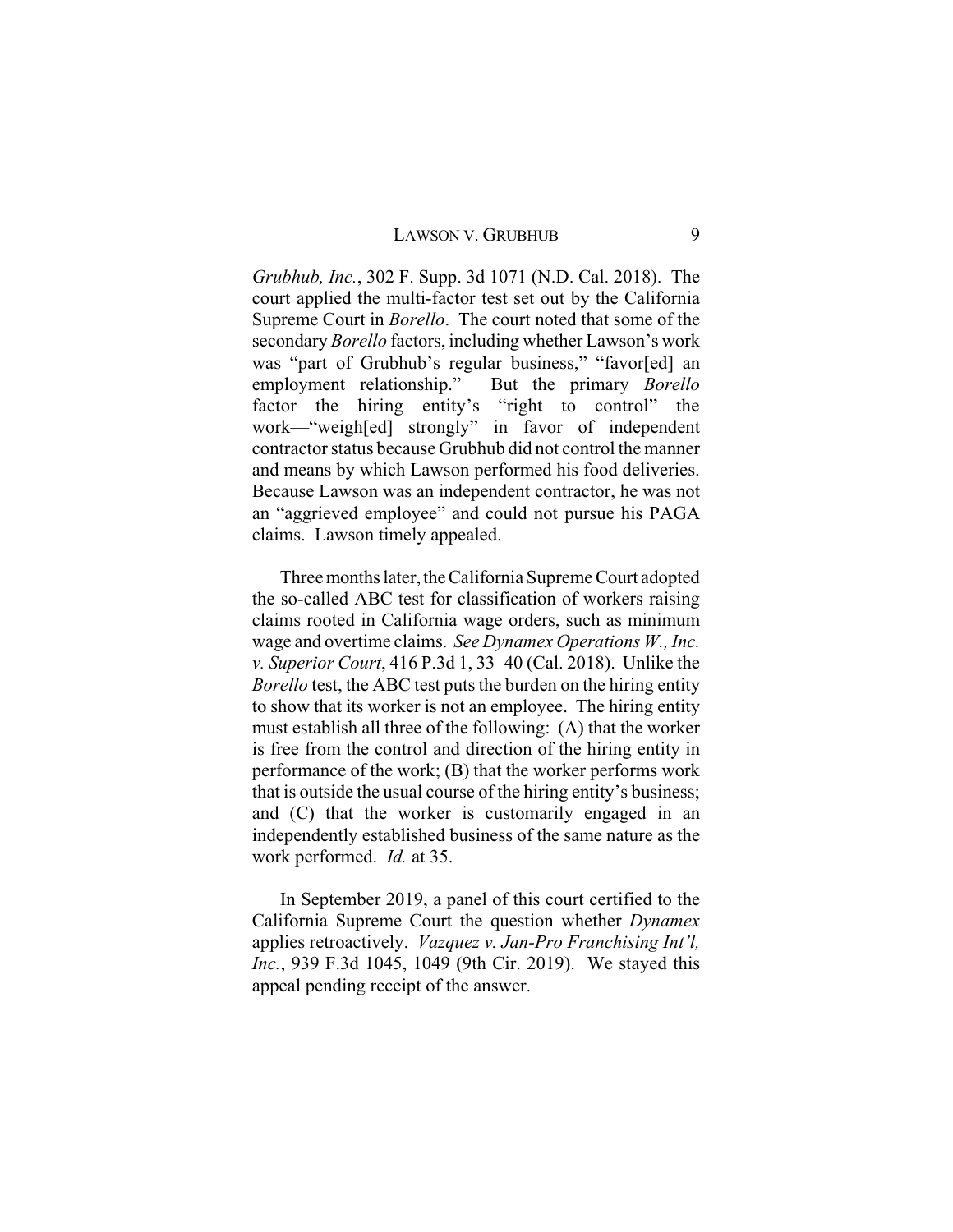That same month, the California legislature passed Assembly Bill No. 5 ("AB 5"), codifying and slightly modifying the ABC test. *See* Cal. Lab. Code § 2775 *et seq.***<sup>1</sup>** First, AB 5 codified the ABC test for claims relating to wage orders. *Id.* §§ 2775(b)(1), 2785(a). Second, it extended the ABC test to apply more broadly to both the Labor Code and the Unemployment Insurance Code. *Id.* § 2775(b)(1). The extension was prospective, with an effective date of January 1, 2020. *See id.* § 2785(c). Third, it created several exemptions from the ABC test. *See id.* §§ 2776–2784, *e.g.*, *id.* § 2776 (exemption for a "bona fide business-to-business contracting relationship"). These exemptions, unlike the rest of AB 5, "shall apply retroactively to existing claims and actions to the maximum extent permitted by law." *Id.*  $§$  2785(b).

In November 2020, California voters passed Proposition 22, which provides that, if certain conditions are met, "appbased drivers" are independent contractors. Cal. Bus. & Prof. Code § 7451. The conditions specified in Proposition 22 require hiring entities to provide certain benefits. For example, hiring entities must provide workers with an "[e]arnings [g]uarantee" of 120% of the minimum wage for engaged time, as well as compensation for vehicle expenses per engaged mile. *See id.* § 7453(a), (d)(4)(A)–(B). They also must provide a healthcare subsidy of 100% of the

**<sup>1</sup>** AB 5 was originally codified in § 2750.3 of the Labor Code, but in September 2020, the California Legislature passed AB 2257, which revised some of AB 5's exemptions, created additional ones, and moved it to § 2775 *et seq.*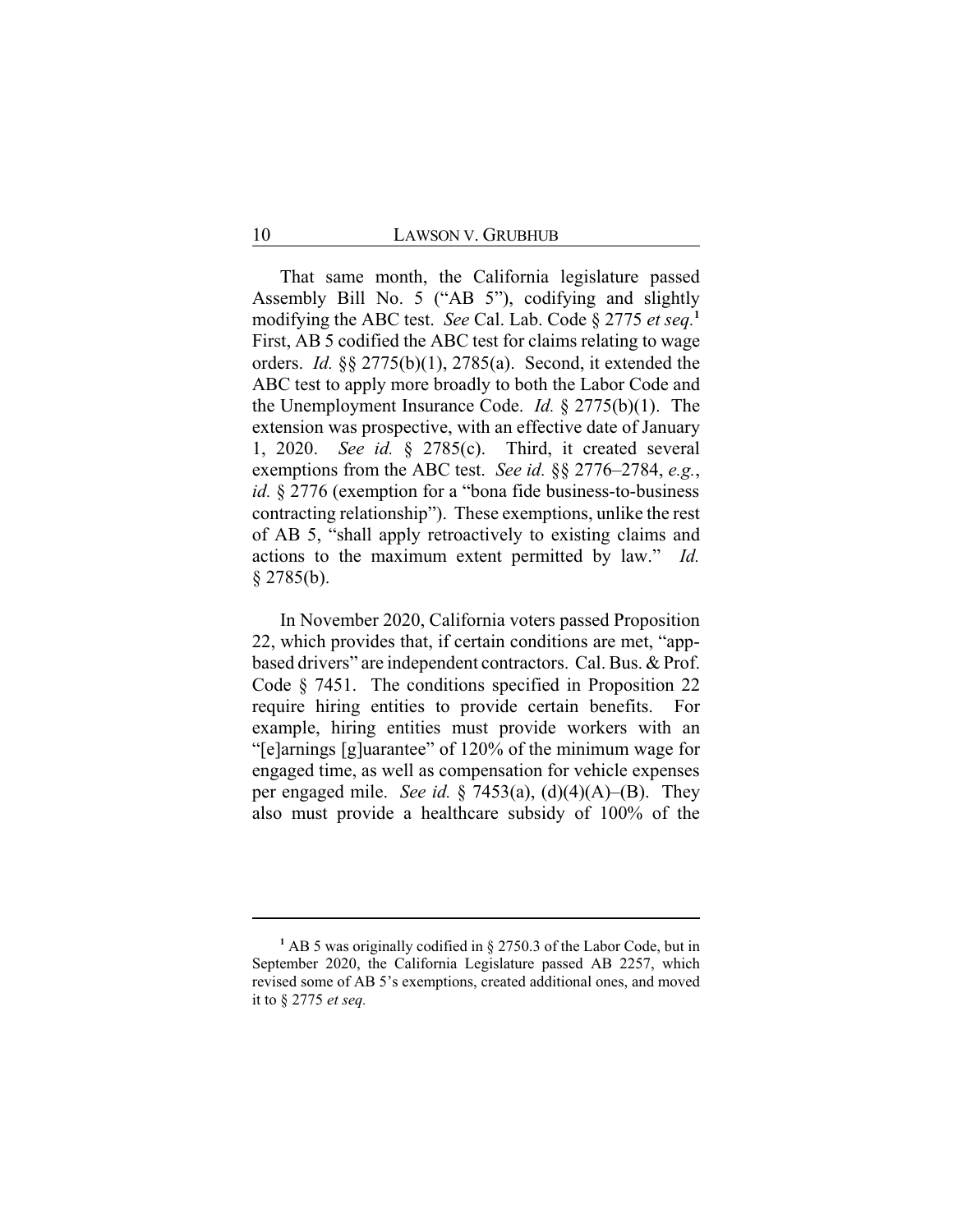average Covered California**<sup>2</sup>** premium to workers engaged an average of 25 or more hours per week, and 50% of the average premium to workers engaged an average of 15 to 25 hours per week. *Id.* § 7454(a)(1), (2). Hiring entities must also carry insurance coverage and provide some disability coverage. *Id.* § 7455. There is nothing in the text of Proposition 22 stating that it is retroactive. Proposition 22 took effect prospectively on December 16, 2020, under the default rule in the California Constitution. *See* Cal. Const. art. II, § 10(a).

In January 2021, the California Supreme Court held in *Vazquez v. Jan-Pro Franchising International, Inc.*, 478 P.3d 1207 (Cal. 2021), that the ABC test applies retroactively to claims rooted in wage orders. After the decision in *Vazquez*, we lifted the stay in this case and set it for argument. We grant all three motions for judicial notice (DE 63, 83, and 87). We deny as moot Jeffrey Grant's motion to become amicus (DE 33) because his brief concerns an issue that has been conclusively resolved.

#### III. Analysis

We review a class certification decision de novo for legal error. If there was no legal error, we review for abuse of discretion. *Sali v. Corona Reg'l Med. Ctr.*, 909 F.3d 996, 1002 (9th Cir. 2018). We review de novo conclusions of law made after a bench trial. *Saltarelli v. Bob Baker Grp. Med. Tr.*, 35 F.3d 382, 385 (9th Cir. 1994).

**<sup>2</sup>** Covered California is California's health care exchange established under the Affordable Care Act.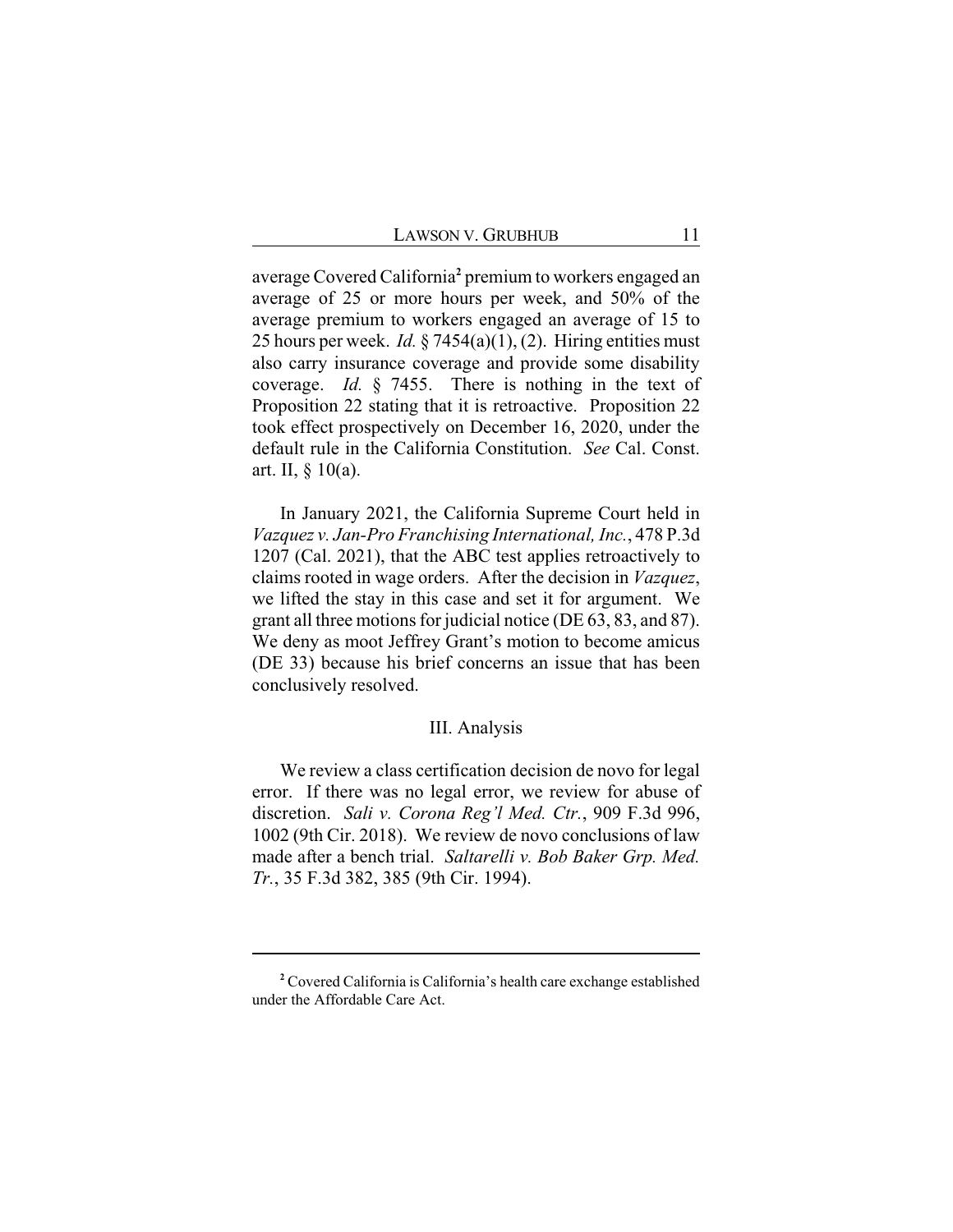In cases where state law applies, federal courts must "ascertain from all the available data what the state law is and apply it." *West v. Am. Tel. & Tel. Co.*, 311 U.S. 223, 237 (1940). Where there is no decision by the California Supreme Court, we are generally "bound by . . . the ruling of the highest state court issued to date." *Poublon v. C.H. Robinson Co.*, 846 F.3d 1251, 1266 (9th Cir. 2017). "A state appellate court's announcement of a rule of law is a datum for ascertaining state law which is not to be disregarded by a federal court unless it is convinced by other persuasive data that the highest court of the state would decide otherwise." *Miller v. Cnty. of Santa Cruz*, 39 F.3d 1030, 1036 n.5 (9th Cir. 1994) (citation and quotation marks omitted).

### A. Class Certification

The district court properly denied certification to Lawson's proposed class of delivery drivers in California. In *O'Connor v. Uber Technologies, Inc.*, 904 F.3d 1087, 1094 (9th Cir. 2018), we decertified a class because it "include[d] drivers who entered into agreements to arbitrate their claims and to waive their right to participate in a class action with regard to those claims." The case before us is even less worthy of certification than *O'Connor*. All members of Lawson's putative class—except Lawson and one other—signed agreements waiving their right to participate in a class action. The district court correctly held Lawson could not satisfy the requirements in Rule 23(a) because he is neither typical of the class nor an adequate representative, and because the proceedings would be unlikely to generate common answers.

Lawson makes several unavailing arguments in an attempt to evade *O'Connor*. He first argues that there was no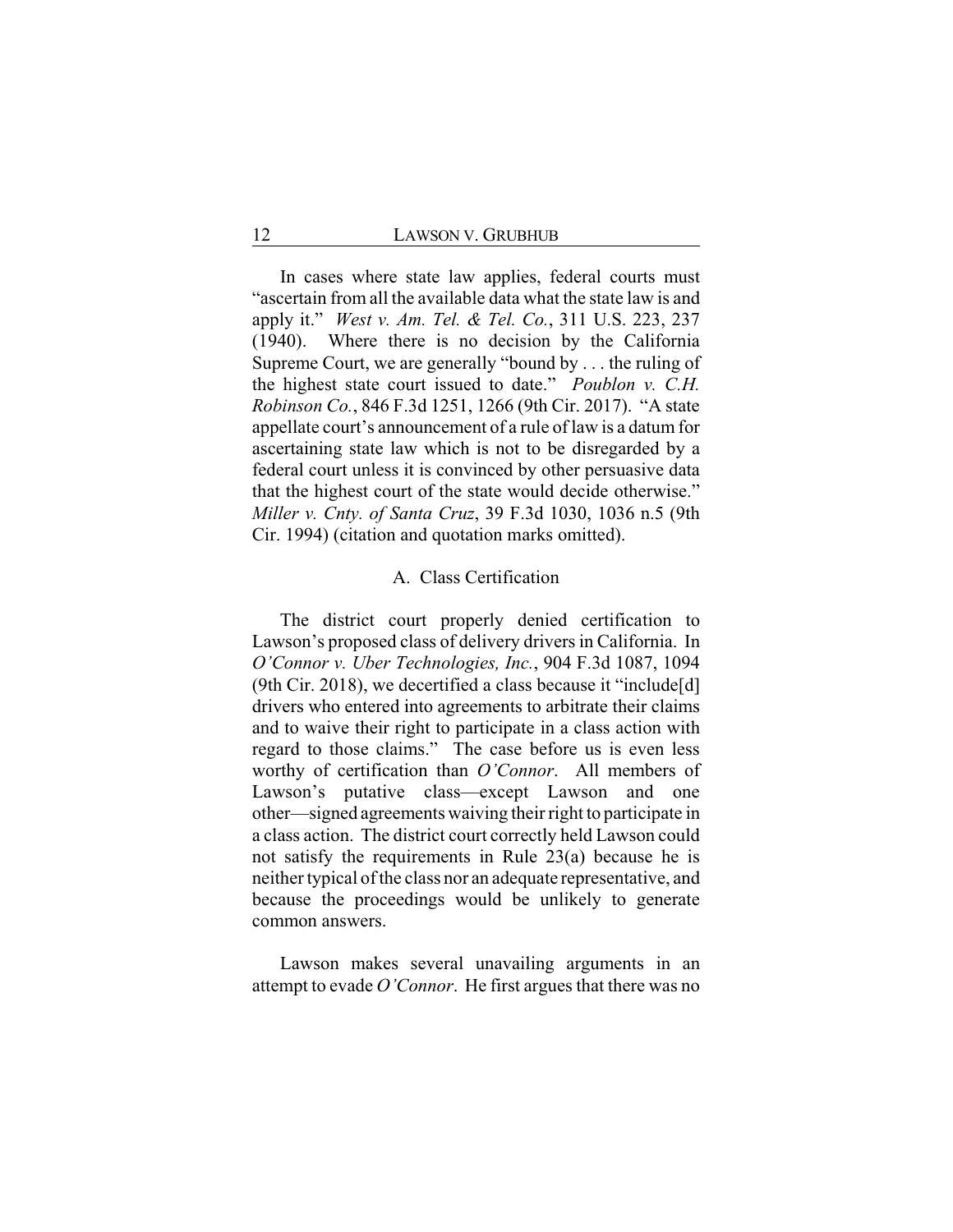class waiver by the other putative class members. However, the record is clear that they waived the right "to have any dispute or claim brought between or among them, [or] heard or arbitrated as a class action." He also argues that the order denying class certification was premature because he had not yet moved for certification. But Rule 23 allows a preemptive motion by a defendant to deny class certification. *Vinole v. Countrywide Home Loans, Inc.*, 571 F.3d 935, 939 (9th Cir. 2009). Lawson adduces no facts in addition to those already considered by the district court that could change the court's analysis as to class certification.

#### B. Retroactivity of the ABC Test

For many years, *Borello* supplied the framework under California law for determining whether a worker was an employee or an independent contractor. *Borello* analyzed several common-law factors, of which the most important was the hiring entity's "right to control the work," to conclude that farmworkers were employees for the purposes of California's workers' compensation statute. *Borello*, 769 P.2d at 403–07. *Borello* did not address claims arising from California wage orders.

In April 2018, shortly after the district court entered judgment in this case, the California Supreme Court held that *Borello* does not apply to claims rooted in California wage orders. *See Dynamex*, 416 P.3d at 40. At issue in *Dynamex* was a claim rooted in a wage order that "impose<sup>[d]</sup> obligations relating to the minimum wages, maximum hours, and a limited number of very basic working conditions." *Id.* at 5. The Court observed that the *Borello* multifactor test made ex ante determinations difficult and allowed hiring entities to evade their statutory responsibilities. *Id.* at 33–34.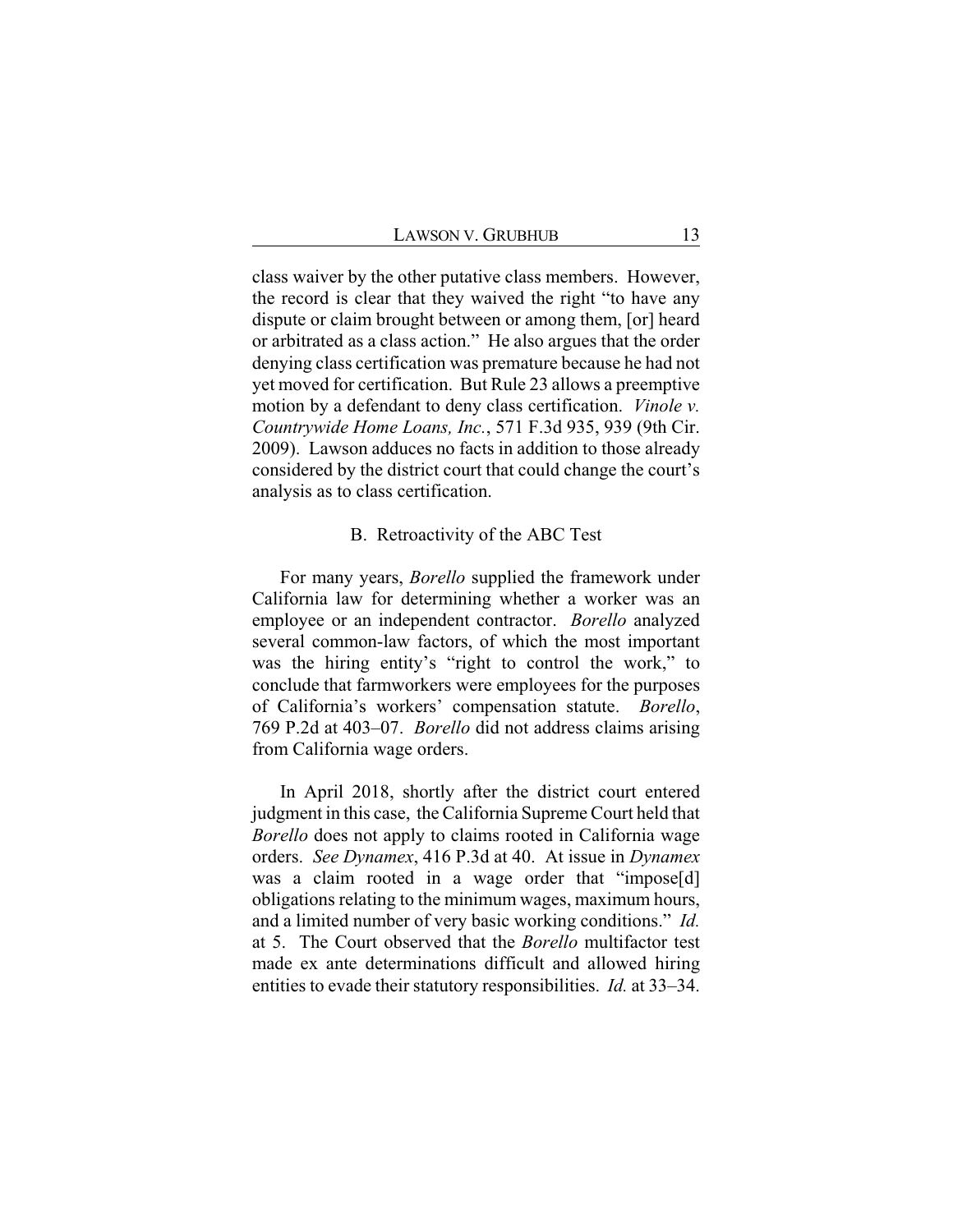The Court formulated the new ABC test applicable to wage order cases. Under the ABC test, a worker is properly classified as an employee unless the hiring entity establishes all three of the following factors:

> (A) that the worker is free from the control and direction of the hiring entity in connection with the performance of the work, both under the contract for the performance of the work and in fact; *and*

> (B) that the worker performs work that is outside the usual course of the hiring entity's business; *and*

> (C) that the worker is customarily engaged in an independently established trade, occupation, or business of the same nature as the work performed.

*Id.* at 35.

As noted above, the California Supreme Court subsequently held that the ABC test applies retroactively. *See Vazquez*, 478 P.3d 1207 (Cal. 2021). The Court noted that *Dynamex* addressed a matter of first impression and "did not change a settled rule on which the parties below had relied." *Id.* at 1209. Retroactive application was also supported by "public policy and fairness concerns, such as protecting workers and benefitting businesses that complywith thewage order obligations." *Id.*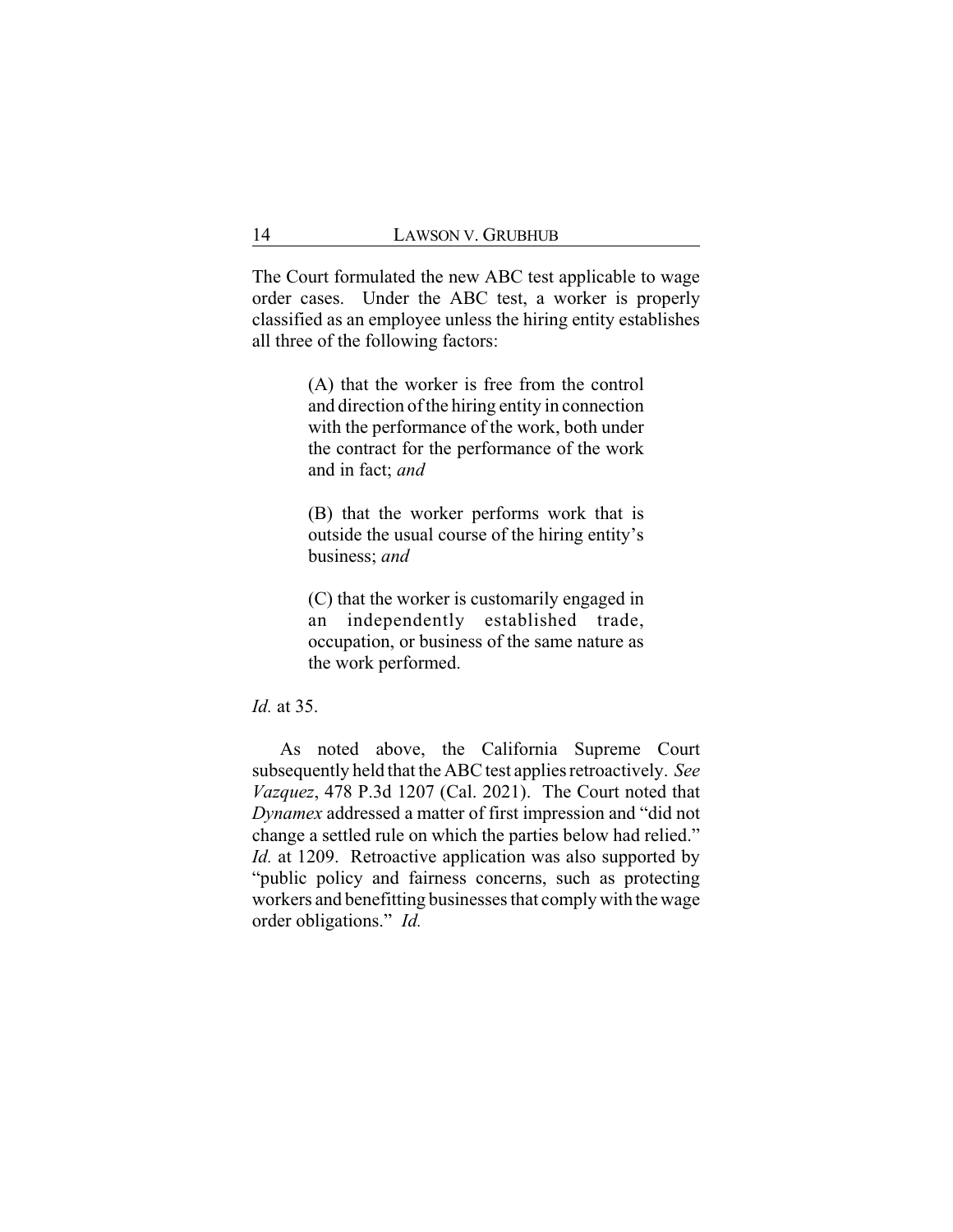## C. Abatement

Despite the California Supreme Court's holding in *Vazquez* that *Dynamex* is retroactive, Grubhub insists that Proposition 22 "abated" the application of its ABC test to Lawson's pending claims. We disagree.

We conclude without difficulty that Proposition 22 does not apply retroactively. California has a settled presumption against interpreting statutes—including ballot propositions—as having retroactive application. "[I]n the absence of an express retroactivity provision, a statute will not be applied retroactively unless it is very clear from extrinsic sources that the Legislature or the voters must have intended a retroactive application." *Evangelatos v. Superior Ct.*, 753 P.2d 585, 598 (Cal. 1988). Proposition 22 does not purport to be retroactive, and it took effect on December 16, 2020, in accordance with the default rule in the California Constitution. *See* Cal. Const. art. II, § 10(a). Indeed, Grubhub does not argue that Proposition 22 is retroactive.

Even though Proposition 22 operates only prospectively, Grubhub insists that its passage prevents collection of employment benefits owed under the ABC test unless those benefits were reduced to judgment before the passage of Proposition 22. Grubhub points to a line of cases holding that statutory causes of action are abated when the statute providing the cause of action is repealed before the plaintiff obtains a judgment. "Although the courts normally construe statutes to operate prospectively, the courts correlatively hold under the common law that when a pending action rests solely on a statutory basis, and when no rights have vested under the statute, a repeal of (the) statute without a saving clause will terminate all pending actions based thereon."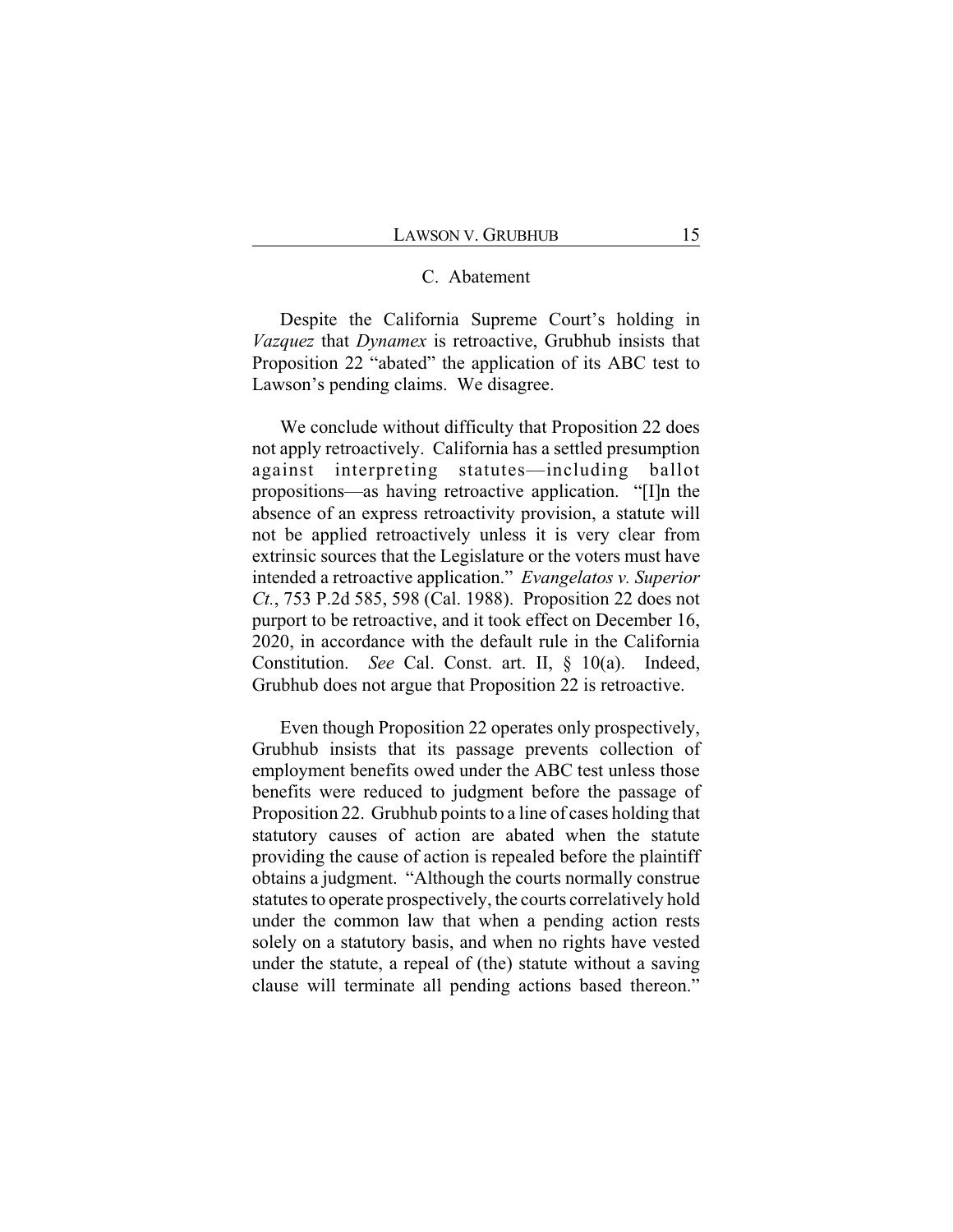*Governing Bd. of Rialto Unified Sch. Dist. v. Mann*, 558 P.2d 1, 6 (Cal. 1977); *see also S. Serv. Co. v. Los Angeles Cnty.*, 97 P.2d 963, 970 (Cal. 1940) ("The *unconditional* repeal of a special remedial statute without a saving clause stops all pending actions where the repeal finds them." (emphasis added)); *Daghlian v. DeVry Univ., Inc.*, 574 F.3d 1212, 1213 (9th Cir. 2009) (dismissing the plaintiff's pending claims because they were wholly dependent on a California statute that was repealed without a savings clause). *But see* 3 B. Witkin, Cal. Proc., 5th Actions § 20 (describing the abatement doctrine and noting that "this theoretical rule seldom operates in practice").

A California Court of Appeal has provided a four-factor test to determine whether a claim is abated. *See Zipperer v. Cnty. of Santa Clara*, 35 Cal. Rptr. 3d 487, 494 (2005). Plaintiffs in *Zipperer* brought a negligence claim against Santa Clara County, arguing that the county had violated a legal duty under California's Solar Shade Control Act not to plant vegetation, or to allow vegetation to grow, that would shade solar panels located on adjacent properties. *Id.* at 490, 492. The county owned a park adjacent to plaintiffs' property and had allowed trees to grow tall enough to shade plaintiffs' solar panels. However, two years before plaintiffs filed their claims, the county had passed an ordinance exempting itself from coverage under the Act pursuant to a provision allowing local governments to do so. *Id.* at 492, 493 n.4. To determine whether the ordinance abated the plaintiffs' claim under the Act, *Zipperer* focused on four factors: (1) "the statutory nature of the plaintiffs' claim"; (2) "the unvested nature of the plaintiffs' claimed rights"; (3) "the timing of the elimination of those rights"; and (4) "the nature of the mechanism by which the right of action was eliminated." *Id.* at 494. The Court of Appeal found that the duty to avoid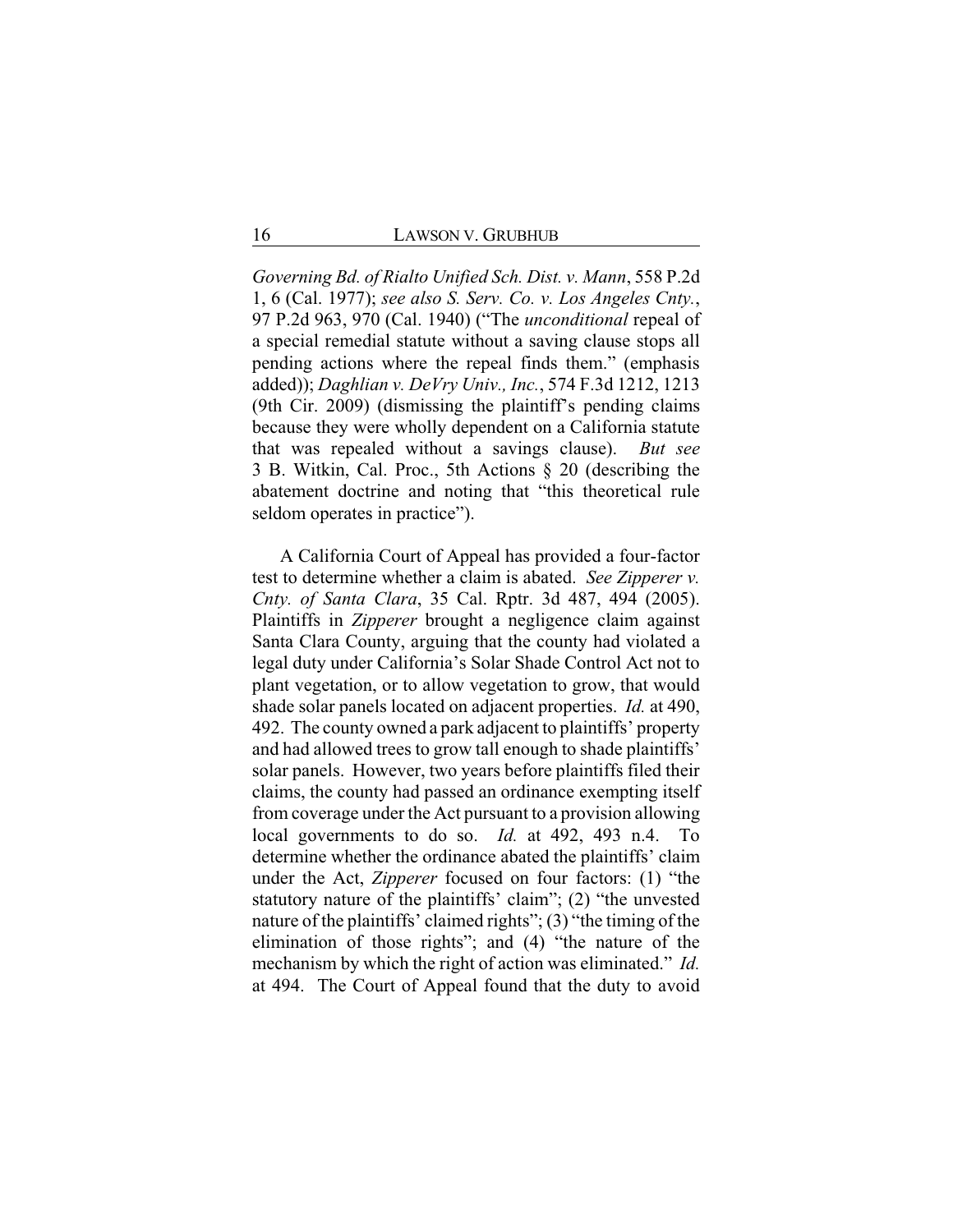shading adjacent properties was entirely of statutory origin; that plaintiffs' rights were unvested at the time of the passage of the ordinance; that plaintiffs' rights under the Act had been eliminated before judgment; and that plaintiffs' rights had been fully eliminated by the ordinance. It thus held that the ordinance abated plaintiffs' rights under the Act and dismissed the claim. *Id.* at 493–96.

The first *Zipperer* factor, whether the cause of action is statutory, slightly favors a conclusion that Lawson's claims are abated. Labor Code claims are primarily statutory. *See Dynamex*, 416 P.3d at 31–32 (describing the legislative purposes of California's wage and hour statutes). However, we agree with Lawson that it is debatable whether his claims "rest[] *solely* on a statutory basis," for his minimum wage and overtime claims have roots in the common law. *Mann*, 558 P.2d at 6 (emphasis added); *see Zipperer*, 35 Cal. Rptr. 3d at 494 (emphasizing that the plaintiffs' Solar Shade Control Act claims were "wholly" statutory and that the plaintiffs "possessed no right or remedy . . . which existed apart from the statute itself" (quoting *S. Serv. Co.*, 97 P.2d at 969)); *Brown v. Crown Gold Milling Co.*, 89 P. 86, 89 (Cal. 1907) (a wage laborer may recover the reasonable value of his labor under a quantum meruit theory). However, despite their common-law roots, the claims in their present form are statutory and the Legislature or the voters are free to wholly repeal them.

The second factor strongly counsels against abatement because, unlike the plaintiffs in *Zipperer*, Lawson had "vested or contractual" rights. *Zipperer*, 35 Cal. Rptr. 3d at 494. Many statutory remedies, such as benefits under a worker's compensation statute, remain unvested until final judgment. *See Graczyk v. Workers' Comp. Appeals Bd.*, 229 Cal. Rptr.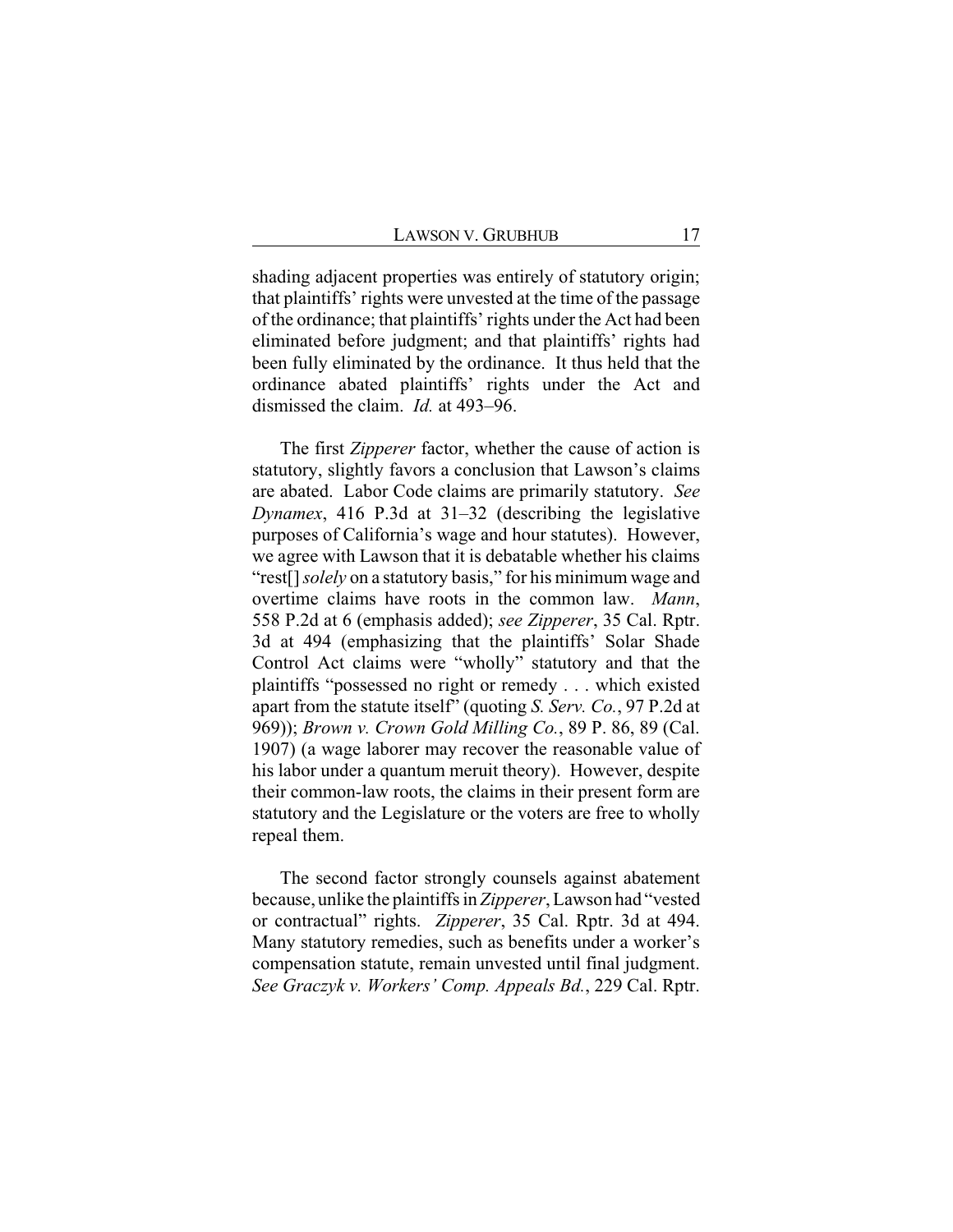494, 500–01 (1986). However, unpaid wages are vested property rights under the California Labor Code. *See Cortez v. Purolator Air Filtration Prod. Co.*, 999 P.2d 706, 709 (Cal. 2000) (overtime wages unlawfully withheld by an employer in violation of the Labor Code are "property to which the employees were entitled"); *accord Pineda v. Bank of Am., N.A.*, 241 P.3d 870, 878 (Cal. 2010) ("The vested interest in unpaid wages . . . arises out of *the employees'* action, i.e., their labor."); *Reyes v. Van Elk, Ltd.*, 56 Cal. Rptr. 3d 68, 73 (2007) (rights to unpaid wages are "vested property rights" (citation omitted)). Thus, if, as he claims, Lawson was an employee under the ABC test, his rights vested when he performed the work and was entitled to be paid.

Because Proposition 22 went into effect "before [the] judgment [became] final," the third factor—timing of the elimination of the right—could potentially support a finding of abatement. *Zipperer*, 35 Cal. Rptr. 3d at 494. But this factor matters little where, as here, the right already vested.

The fourth factor—the "mechanism by which the right of action is abolished"—also counsels against abatement. *See Zipperer*, 35 Cal. Rptr. 3d at 495. Grubhub argues that the phrase in Proposition 22 that reads "[n]otwithstanding any other provision of law, including . . . the Labor Code" abolished the ABC test. Cal. Bus. & Prof. Code § 7451. But Proposition 22 did not wholly abolish causes of action under the ABC test. Rather, it crafted a conditional and prospective exemption from the test for some workers. Proposition 22 neither changed the underlying Labor Code provisions governing these claims nor "changed the portion of AB-5 that set forth the ABC test itself." *Cal. Trucking Ass'n v. Bonta*, 996 F.3d 644, 651 n.5 (9th Cir. 2021). It merely "provides that app-based drivers . . . are independent contractors *if*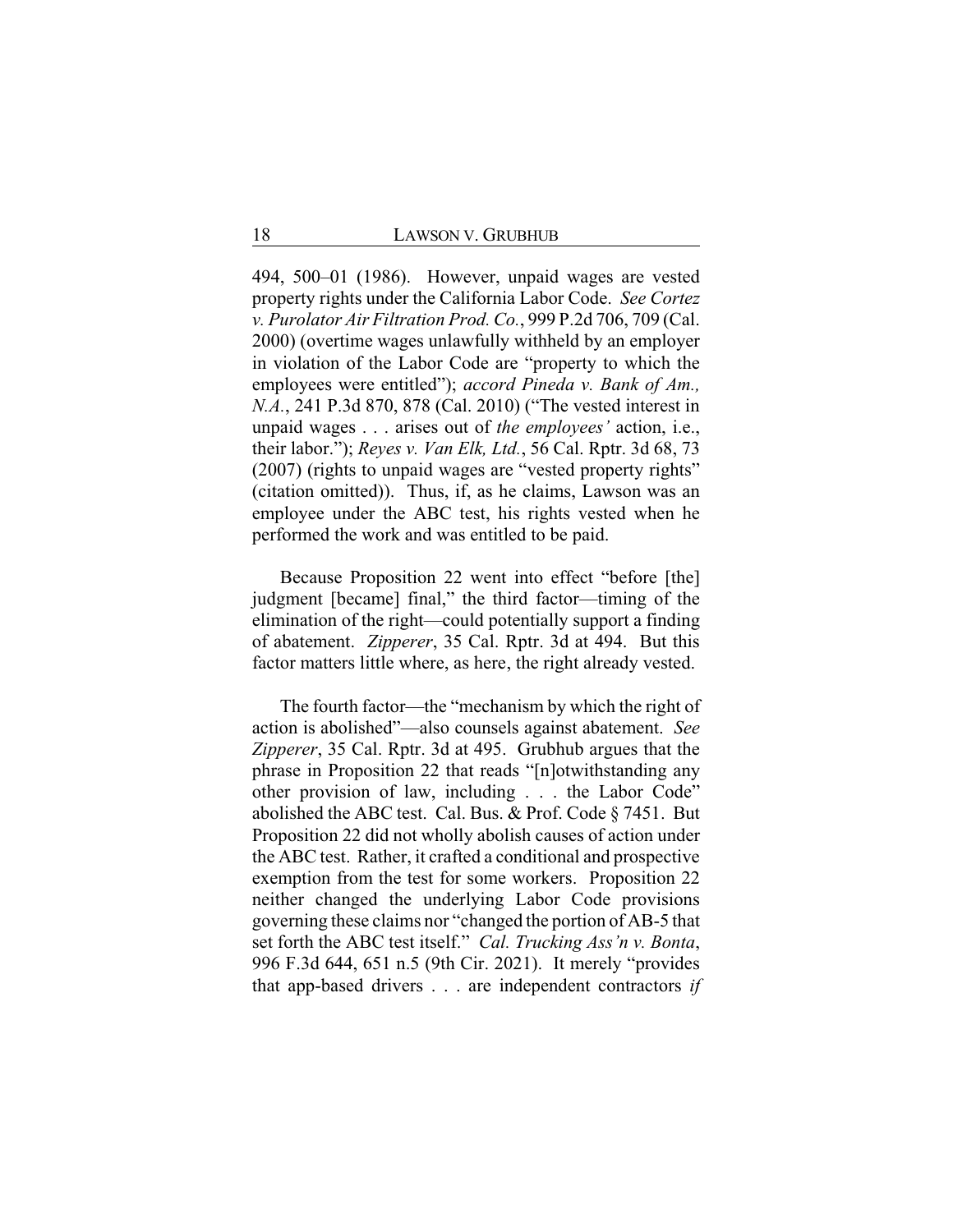*certain conditions are met*." *Id.* (emphasis added). Indeed, given that most of the text of Proposition 22 consists of these "conditions," any supposed repeal is by definition not "unconditional." *S. Serv. Co.*, 97 P.2d at 970.

We therefore conclude that Proposition 22 did not abate Lawson's claims under the ABC test.

#### D. Minimum Wage and Overtime Claims

As noted above, *Vazquez* held that the ABC test applies retroactively to claims rooted in wage orders. There is no dispute that Lawson's minimum wage and overtime claims are rooted in wage orders.

Because the district court rendered its judgment before the California Supreme Court decided *Dynamex*, it had no occasion to apply the ABC test to Lawson's claims. Lawson asks us to apply the ABC test ourselves rather than remand it to the district court to apply in the first instance. He argues that Grubhub clearly cannot satisfy the "B" prong of the test because food delivery work is obviously not "outside the usual course of [Grubhub's] business." *Dynamex*, 416 P.3d at 35. This issue was litigated below because—as noted in *Vazquez*—"the three elements of the ABC test are prominent factors already listed in *Borello*." 478 P.3d at 1214. At trial, Grubhub contended that food deliveries were outside the regular course of its work because, as its Chief Operating Officer testified, the company was simply an "online take-out marketplace." The district court rejected this argument in applying the *Borello* factors: "[A]t the time Mr. Lawson drove for Grubhub[,] food delivery was part of Grubhub's regular business in Los Angeles." *Lawson*, 302 F. Supp. 3d at 1090.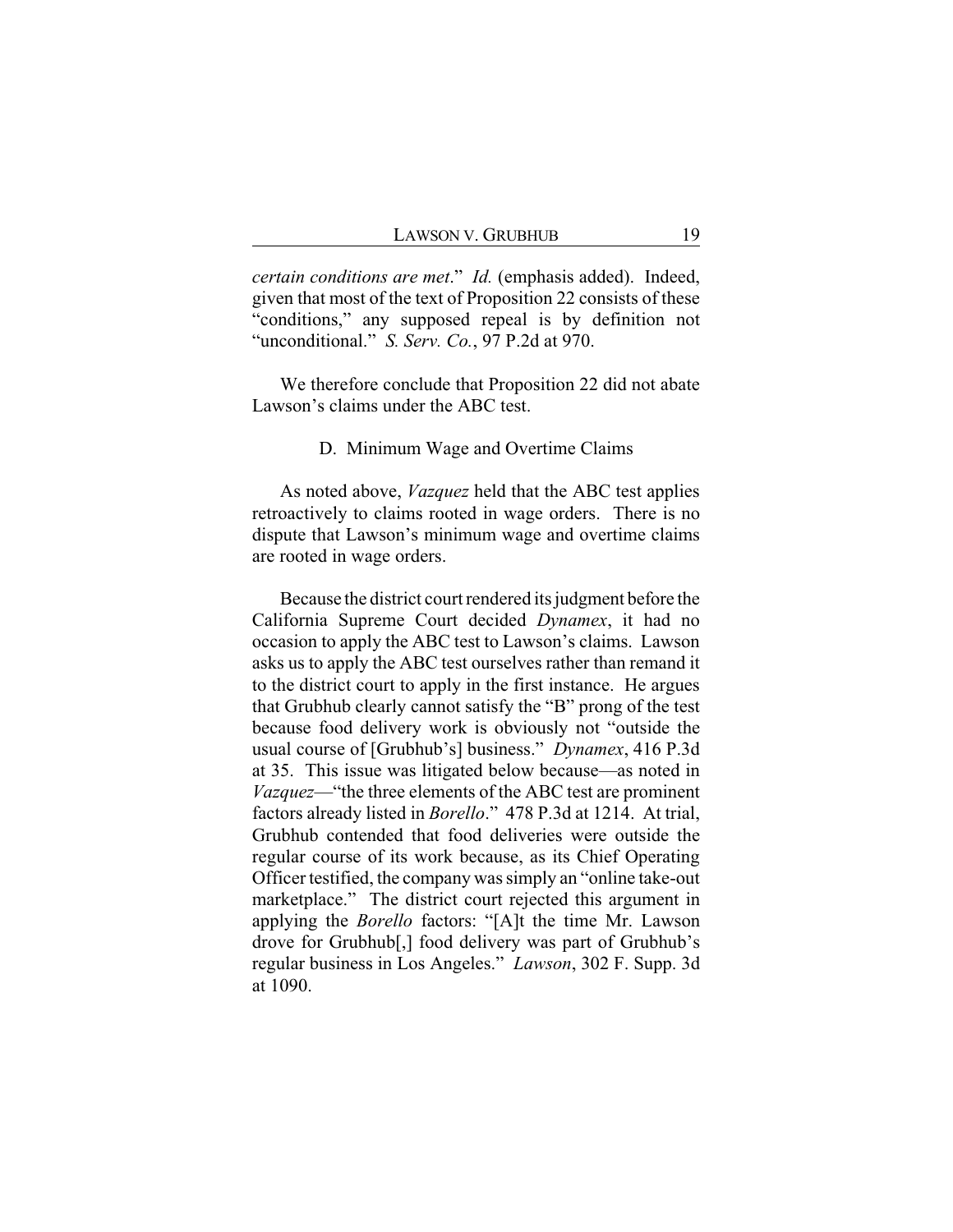We nonetheless prefer to remand to the district court to apply the ABC test in the first instance. First, we do so because "remand is necessary anyway" on other claims. *See Parada v. E. Coast Transp. Inc.*, 277 Cal. Rptr. 3d 89, 96, 97 (2021) (remanding even though the defendant "appear[ed] unlikely" to succeed under the ABC test). Second, as we noted above, the exemptions in AB 5 apply retroactively to existing claims "to the maximum extent permitted by law." Cal. Lab. Code § 2785(b). On remand, Grubhub will have the opportunity to show that one of these exemptions applies to its relationship to Lawson.

#### E. Expense Reimbursement Claim

The California Supreme Court in *Dynamex* did not consider whether expense reimbursement claims under Labor Code § 2802 are subject to the ABC test. *See Dynamex*, 416 P.3d at 7 n.5 (noting that the plaintiffs "did not seek review of that aspect of the Court of Appeal decision"). AB 5 expanded the application of the ABC test to the rest of the Labor Code, but that expansion took effect only on January 1, 2020—long after Lawson stoppedworking for Grubhub. Cal. Lab. Code § 2785(c). Neither *Dynamex* nor AB 5 clearly settles whether the ABC test should be applied to Lawson's expense reimbursement claim.

The California Courts of Appeal have not squarely decided whether the ABC test applies to expense reimbursement claims arising out of conduct prior to January 1, 2020. *See, e.g.*, *Gonzales v. San Gabriel Transit, Inc.*, 253 Cal. Rptr. 3d 681, 708 (2019), *review dismissed*, 481 P.3d 1144 (Cal. 2021) (remanding reimbursement claims with instructions to "evaluate which Labor Code claims enforce wage order requirements" and to apply the ABC test